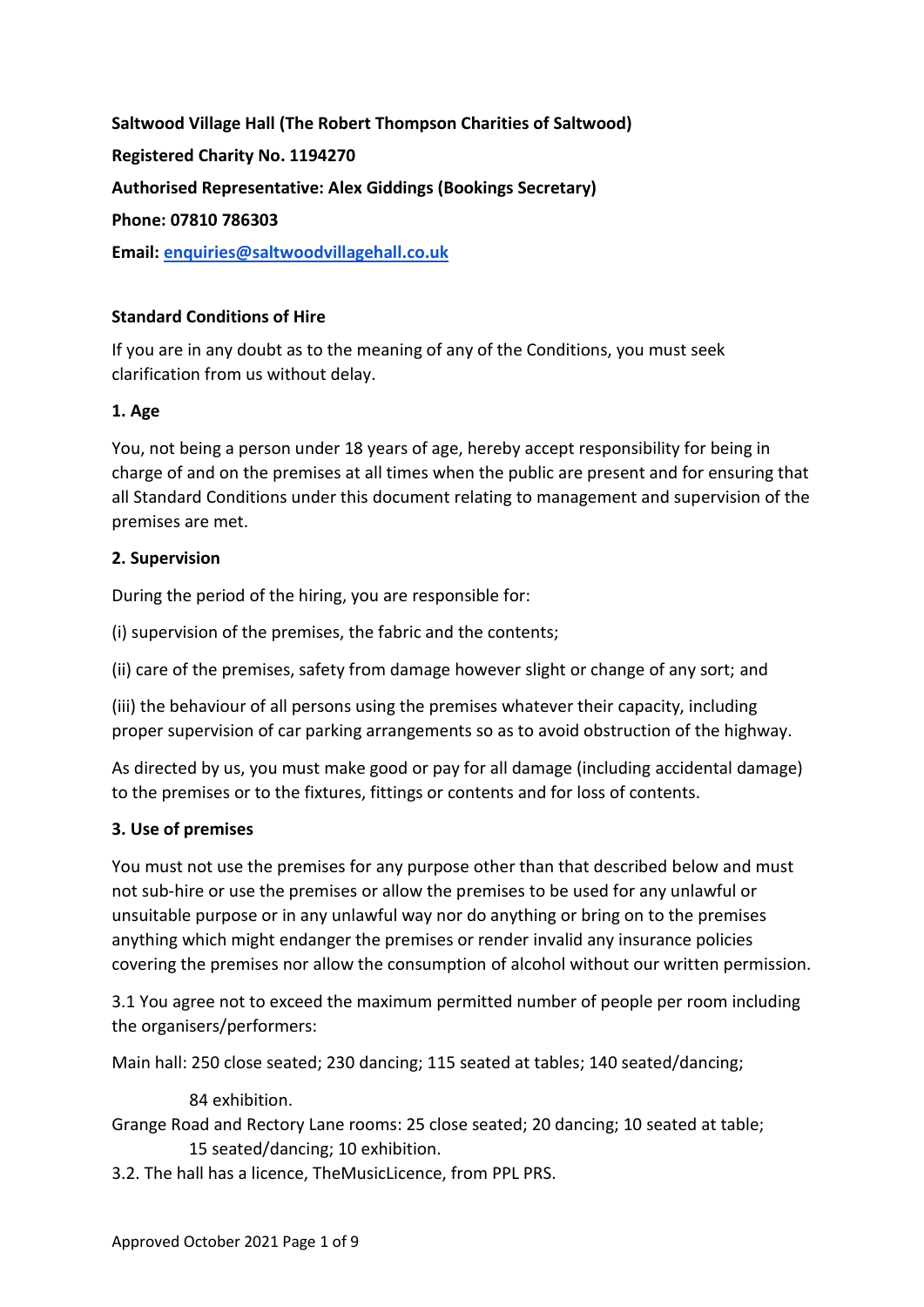3.3.We have a Premises Licence authorising regulated entertainment only. You hereby acknowledge receipt of a copy of the conditions of the Premises Licence and/or Operating Schedule for the premises, in accordance with which the hiring must be undertaken, and agree to apply with all obligations therein.

- (i) You agree that if regulated entertainment, not covered by our Premises Licence, is to be held you must obtain our consent to give notice of a Temporary Event Notice (TEN) to the licensing authority. We will advise if a TEN is not needed.
- (ii) You agree to give us notice of your intention to provide alcohol at the event and to give notice of a TEN to the licensing authority.

If you fail to comply with (i) or (ii) above, we will cancel the hiring without compensation. This is because there is a limit on the number of TENs that can be granted annually for any premises. Lack of co-operation could affect future events being held in the hall.

You agree to be present (or your authorised representative, if appropriate) during the hiring and to comply fully with this Standard Conditions of Hire.

**6.** We and you hereby agree that the Standard Conditions of Hire, and WiFi Standard Conditions of Hire if applicable, (both available on the Saltwood Village Hall website), together with any additional conditions imposed under the Premises Licence or that we deem necessary form part of the terms of this document unless we and you agree in writing.

# **4. Insurance and indemnity**

(i) You are liable for:

(a) the cost of repair of any damage (including accidental and malicious damage) done to any part of the premises including its curtilage or its contents. This may include the cost of additional cleaning.

(b) the cost of repair of any damage (including accidental and malicious damage) done to our WiFi service

(c) all claims, losses, damages and costs made against or incurred by us, our employees, volunteers, agents or invitees in respect of damage or loss of property or injury to persons arising as a result of your use of the premises (including the storage of equipment) and your use of our WiFi service, and

(d) all claims, losses, damages and costs made against or incurred by us as a result of any nuisance caused to a third party as a result of your use of the premises and/or the use of our WiFi service, and

subject to sub-clause (ii), you must indemnify us against such liabilities.

(ii) We will take out adequate insurance to insure the liabilities described in sub-clauses (i)(a) and (b) above and may, in our discretion and in the case of non-commercial hirers,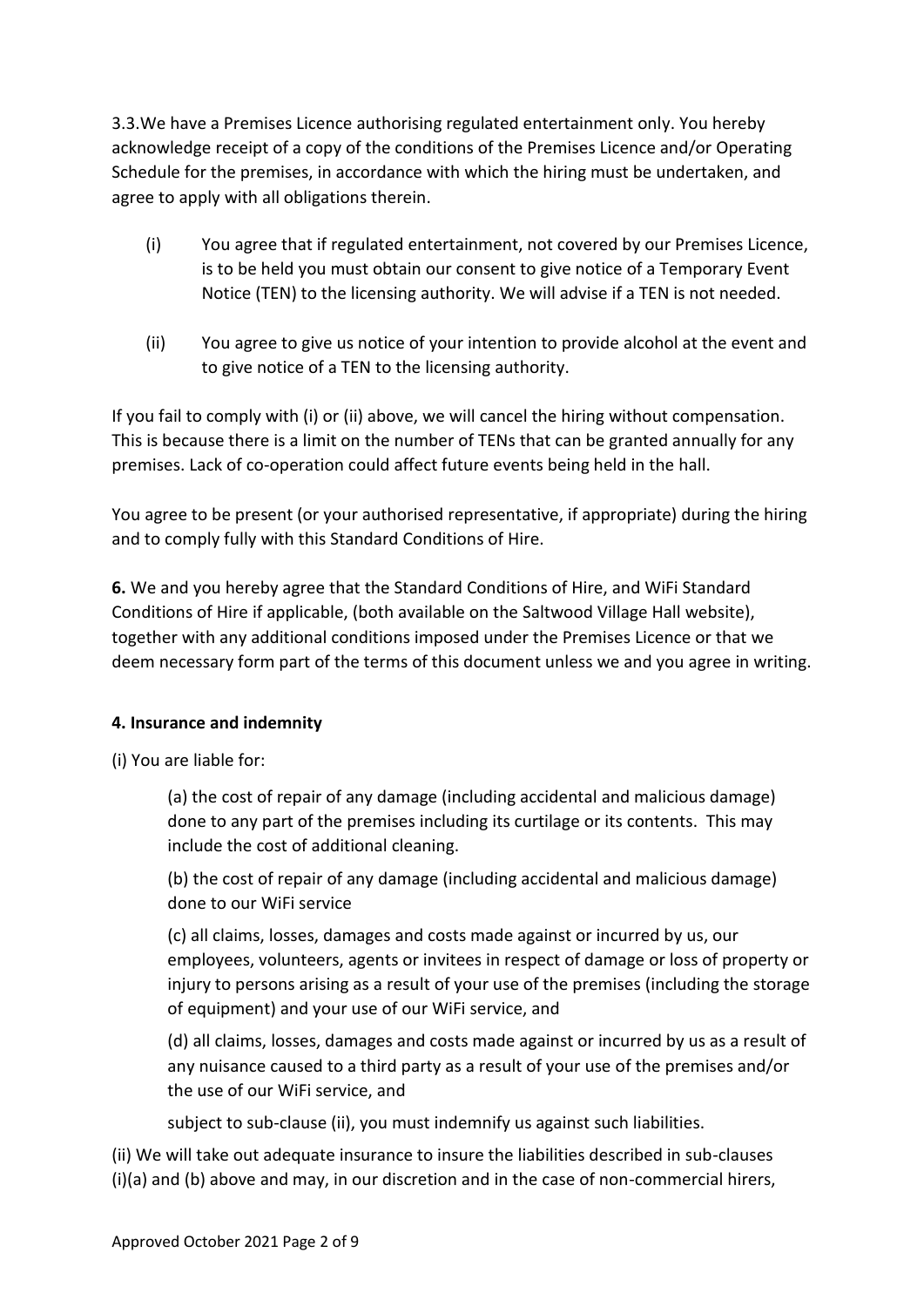insure the liabilities described in sub-clauses (i)(c) and (d) above. We will claim on our insurance for any liability you incur but you must indemnify us against:

- (a) any insurance excess incurred and
- (b) the difference between the amount of the liability and the monies we receive under the insurance policy.

(iii) Where we do not insure the liabilities described in sub-clauses (i)(c) and (d) above, you must take out adequate insurance to insure such liability and on demand must produce the policy and current receipt or other evidence of cover to our Hall Secretary. If you fail to produce such policy and evidence of cover, we will cancel this agreement and re-hire the premises to another hirer.

We are insured against any claims arising out of our own negligence.

Ad hoc Event Hirers must ensure that contractors (inclusive of but not limited to caterers, soft play / bouncy castle suppliers, Musicians and DJ's) have relevant up to date insurance and provide such evidence as the Village Hall Management may require in this regard.

## **5. Gaming, betting and lotteries**

You must ensure that nothing is done on or in relation to the premises in contravention of the law relating to gaming, betting and lotteries.

## **6. Music**

You must have our written permission for the performance of live music and the playing of recorded music under the Deregulation Act 2015. This document confers that permission.

## **7. Film**

You must restrict children from viewing age-restricted films classified according to the recommendations of the British Board of Film Classification. You must ensure that you have the appropriate copyright licences for film. This document confers the required permission on you. (The Deregulation Act 2015 requires you to have our written permission to show a film).

# **8. Safeguarding children, young people and vulnerable adults**

You must ensure that any activities for children, young people and other vulnerable adults are only provided by fit and proper persons in accordance with the Safeguarding Vulnerable Groups Act 2006 and any subsequent legislation. When requested, you must provide us with a copy of your Safeguarding Policy and evidence that you have carried out relevant checks through the Disclosure and Barring Service (DBS).

## **9. Public safety compliance**

You must comply with all conditions and regulations made in respect of the premises by the Local Authority, the Licensing Authority, and our fire risk assessment or otherwise, particularly in connection with any event which constitutes regulated entertainment, at which alcohol is sold or provided or which is attended by children. You must also comply with our health and safety policy.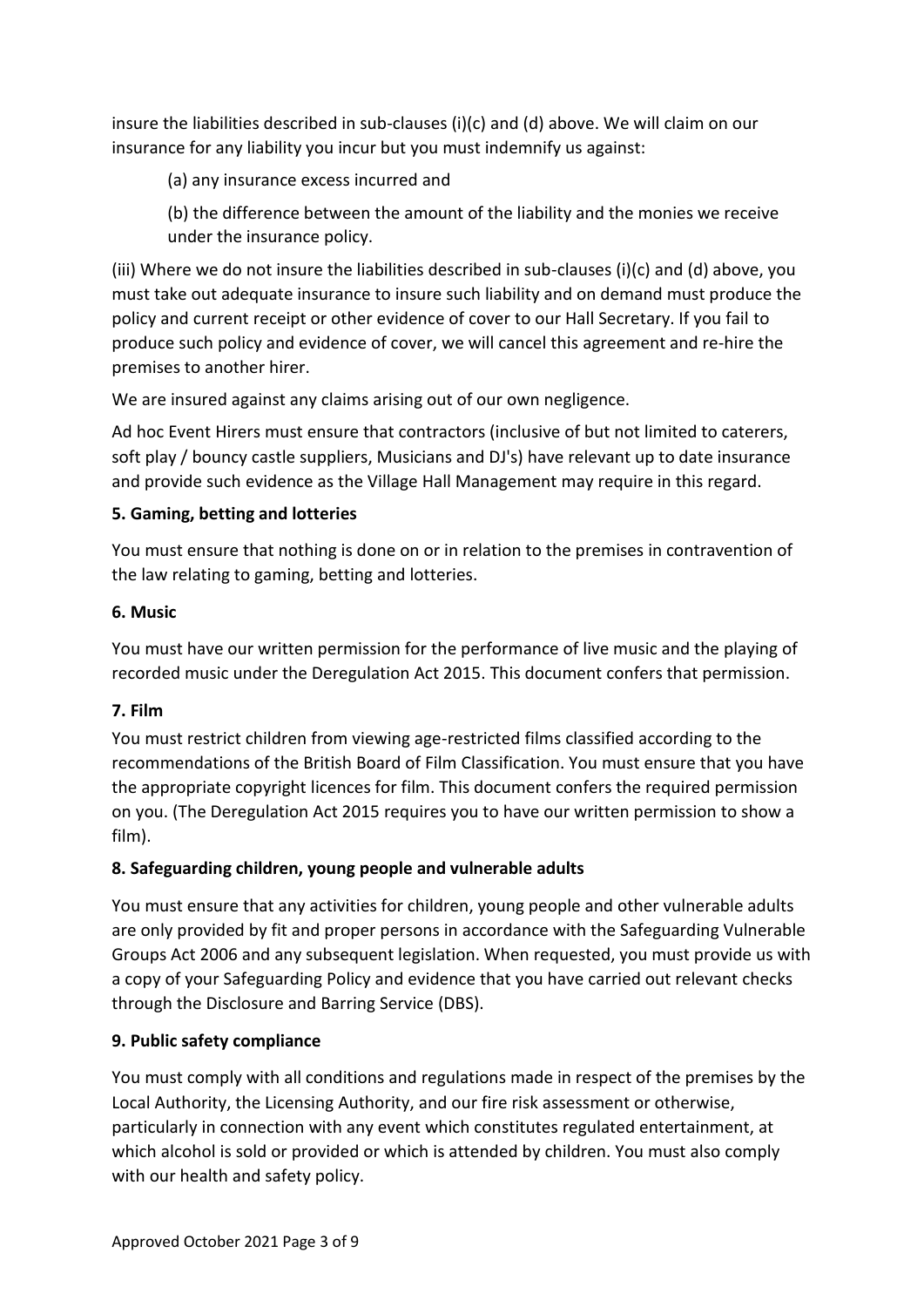You must call the Fire Service to any outbreak of fire, however slight, and give details to our Hall Secretary.

(i) You acknowledge that you have received instruction in the following matters:

• The action to be taken in the event of fire. This includes calling the Fire Brigade and evacuating the hall.

- The location and use of fire equipment.
- Escape routes and the need to keep them clear.
- Method of operation of escape door fastenings.

• Appreciation of the importance of any fire doors and of closing all fire doors at the time of a fire.

• Location of the first aid box.

(ii) In advance of any activity whether regulated entertainment or not you must check the following items:

• That all fire exits are unlocked and panic bolts are in good working order.

• That all escape routes are free of obstruction and can be safely used for instant free public exit.

- That any fire doors are not wedged open.
- That exit signs are illuminated.
- That there are no fire-hazards on the premises.

• That the emergency lighting supply illuminating all exit signs and routes is turned on during the whole of the time the premises are occupied (if not operated by an automatic mains failure switching device).

## **10. Noise**

You must ensure that the minimum of noise is made on arrival and departure, particularly late at night and early in the morning. You must, if using sound amplification equipment, comply with any other licensing condition for the premises.

# **11. Drunk and disorderly behaviour and supply of illegal drugs**

You must ensure that in order to avoid disturbing neighbours of the hall and avoid violent or criminal behaviour:

(i) no one attending the event consumes excessive amounts of alcohol

(ii) no illegal drugs are brought onto the premises.

Drunk and disorderly behaviour is not permitted either on the premises or in its immediate vicinity. We will ask any person suspected of being drunk, under the influence of drugs or who is behaving in a violent or disorderly way to leave the premises in accordance with the Licensing Act 2003.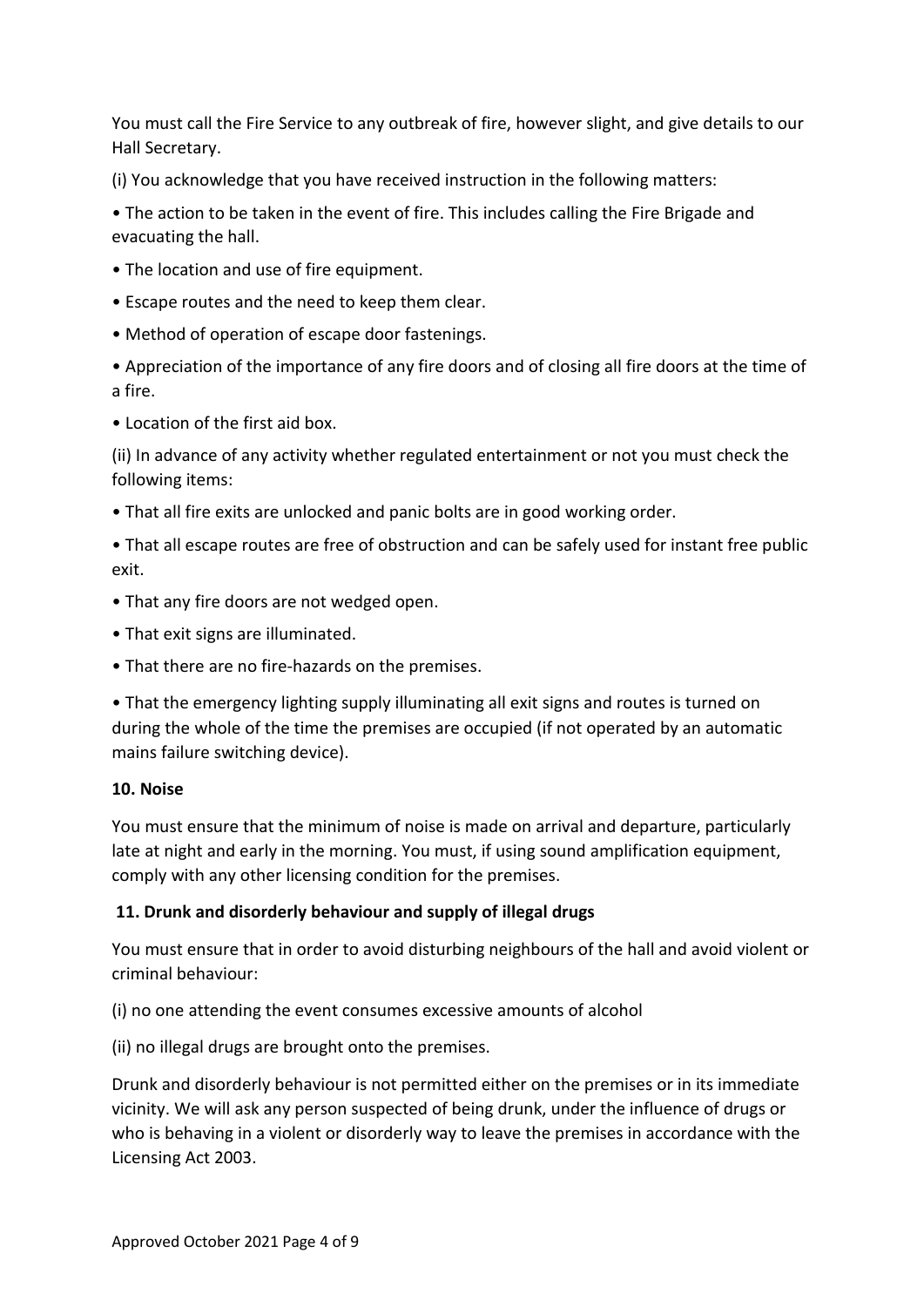## **12. Food, health and hygiene**

You must, if preparing, serving or selling food, observe all relevant food health and hygiene legislation and regulations. In particular dairy products, vegetables and meat on the premises must be refrigerated and stored in compliance with the Food Temperature Regulations. The premises are provided with a refrigerator and thermometer.

## **13. Electrical appliance safety**

You must ensure that any electrical appliances brought by you to the premises and used there are safe, in good working order, and used in a safe manner in accordance with the Electricity at Work Regulations 1989. Where a residual circuit breaker is provided you must make use of it in the interests of public safety.

## **14. Stored equipment**

We accept no responsibility for any stored equipment or other property brought on to or left at the premises, and all liability for loss or damage is hereby excluded. All equipment and other property (other than equipment stored by agreement) must be removed at the end of each hiring session or we will charge fees each day or part of a day at the hire fee per hiring until the same is removed.

We may, at our discretion, dispose of any items referred to below by sale or otherwise on such terms and conditions as we think fit, and charge you any costs we incur in storing and selling or otherwise disposing of the same, in any of the following circumstances:

(i) your failure to remove stored equipment within seven days after the agreed storage period has ended

(ii) your failure to dispose of any property brought on to the premises for the purposes of the hiring.

## **15. Smoking**

You must comply with the prohibition of smoking in public places provisions of the Health Act 2006 and regulations made thereunder. We will ask any person who breaches this provision to leave the premises. You must ensure that anyone wishing to smoke does so outside and disposes of cigarette ends, matches etc. in a tidy and responsible manner, so as not to cause a fire.

## **16. Accidents and dangerous occurrences**

You must report to us as soon as possible any failure of our equipment or equipment brought in by you. You must report all accidents involving injury to the public to us as soon as possible and complete the relevant section in our accident book. You must report certain types of accident or injury on a special form to the Incident Contact Centre. Our Hall Secretary will give assistance in completing this form and can provide contact details of the Incident Contact Centre. This is in accordance with the Reporting of Injuries, Diseases and Dangerous Occurrences Regulations 2013 (RIDDOR).

## **17. Explosives and flammable substances**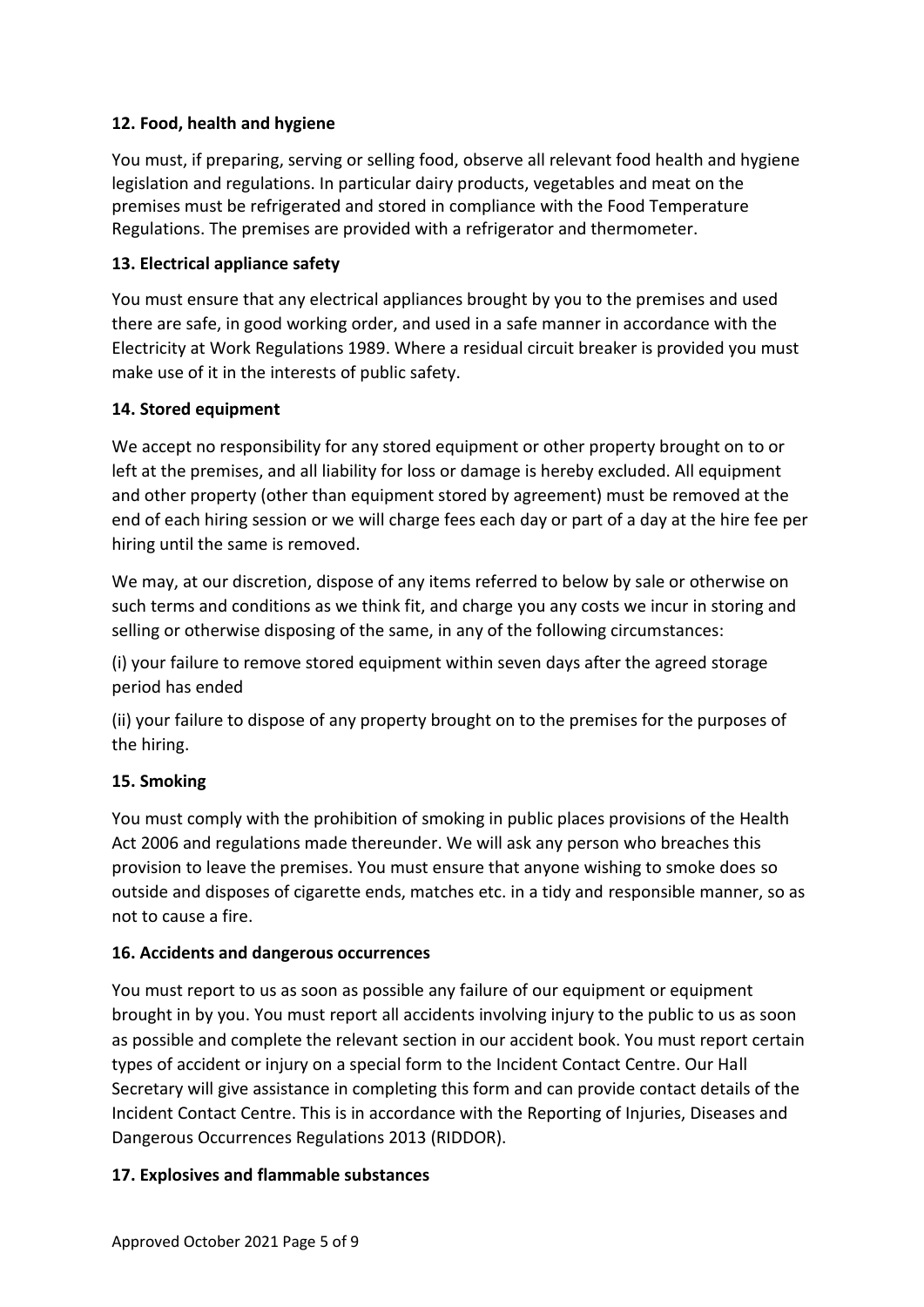You must ensure that:

(i) Highly flammable substances are not brought into, or used in any part of the premises.

(ii) No internal decorations of a combustible nature (e.g. polystyrene, cotton wool) are erected without our consent.

### **18. Heating**

You must ensure that no unauthorised heating appliances are used on the premises when open to the public without our consent. You must not use portable liquefied propane gas (LPG) heating appliances.

## **19. Animals**

You must ensure that Guide dogs, Hearing dogs and assistance dog owners are allowed on the premises.

Otherwise the admission of dogs to the hall is at the discretion of event organisers.

## **20. Fly posting**

You must not carry out or permit fly posting or any other form of unauthorised advertisements for any event taking place at the premises, and must indemnify and keep us indemnified accordingly against all actions, claims and proceedings arising from any breach of this Condition. If you fail to observe this Condition you may be prosecuted by the local authority.

## **21. Sale of goods**

You must, if selling goods on the premises, comply with Fair Trading Laws and any code of practice used in connection with such sales. In particular, you must ensure that the total prices of all goods and services are prominently displayed, as must be the organiser's name and address and that any discounts offered are based only on Manufacturers' Recommended Retail Prices.

#### **22. Cancellation and Termination**

## **22.1 Occasional Users**

Following receipt of your emailed confirmation, we will invoice you and require payment of the Hire Fee and Damage Deposit in full, within 15 days of receipt of our invoice, in order to secure your booking.

We will refund the Damage deposit within 28 days of the termination of the period of hire provided that no damage or loss has been caused to the premises and/or contents, nor complaints made to us about noise or other disturbance during the period of the hiring as a result of the hiring. The hall and grounds must be left clean, tidy, undamaged, all rubbish removed, contents left in their usual positions, and the hall properly locked and secured (unless directed otherwise).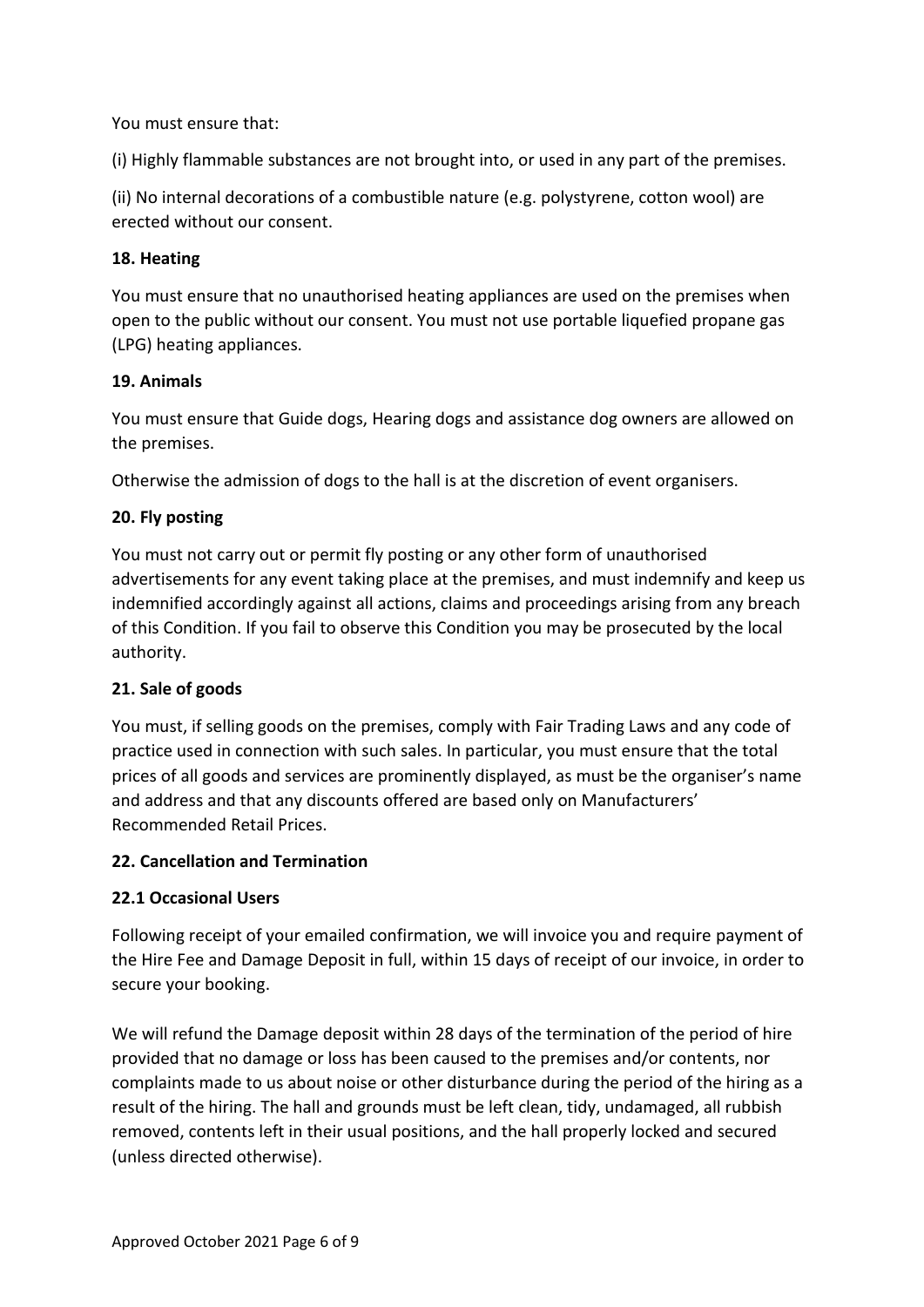If you wish to cancel the booking before the date of the event and we are unable to conclude a replacement booking, the following cancellation fees will apply:

- Cancellations greater than 8 weeks before hire date a charge of 25% of hiring fee
- $\bullet$  Less than 8 and greater than 6 weeks of hire date  $-40\%$  of hiring fee
- Less than 6 and greater than 4 weeks of hire date 60% of hiring fee
- Less than 4 and greater than 1 week of hire date 80% of hiring fee
- Less than 1 week of hire date 100% of hiring fee.

## **22.2 Regular Users**

**Termination:** This contract may be ended by either party giving to the other no less than 3 months' notice in writing or by email, or by the Charity giving not less than 7 days' notice to the User if payment of the fee is 21 days late, or if the User fails within 14 days to remedy any breach (capable of remedy) of any of the terms of this contract, after being required to do so in writing by the Charity, or if the User is in breach of any of the terms of this contract and in the opinion of the Charity is incapable of remedying the breach.

**Cancellation of a session:** If a date needs to be cancelled by the User, this must be communicated to the Bookings Secretary giving a minimum of 7 days' notice otherwise the User will be liable for the cost of the unused session. Communication of cancellation by email is acceptable.

**22.3** We reserve the right to cancel this agreement (for an Occasional User) or a hiring session (for a Regular User) by giving you written notice in the event of:

(i) the premises being required for use as a Polling Station for a Parliamentary or Local Government election or by-election;

(ii) our reasonably considering that (a) such hiring will lead to a breach of licensing conditions, if applicable, or other legal or statutory requirements, or (b) unlawful or unsuitable activities will take place at the premises as a result of this hiring;

(iii) the premises becoming unfit for your intended use;

(iv) an emergency requiring use of the premises as a shelter for the victims of flooding, snowstorm, fire, explosion or those at risk of these or similar disasters.

In any such case you will be entitled to a refund of any money already paid, but we will not be liable to you for any resulting direct or indirect loss or damages whatsoever.

## **23. End of hire session**

You are responsible for leaving the premises and surrounding area in a clean and tidy condition, properly locked and secured, unless directed otherwise, and any contents temporarily removed from their usual positions properly replaced, otherwise we may make an additional charge.

## **24. No alterations**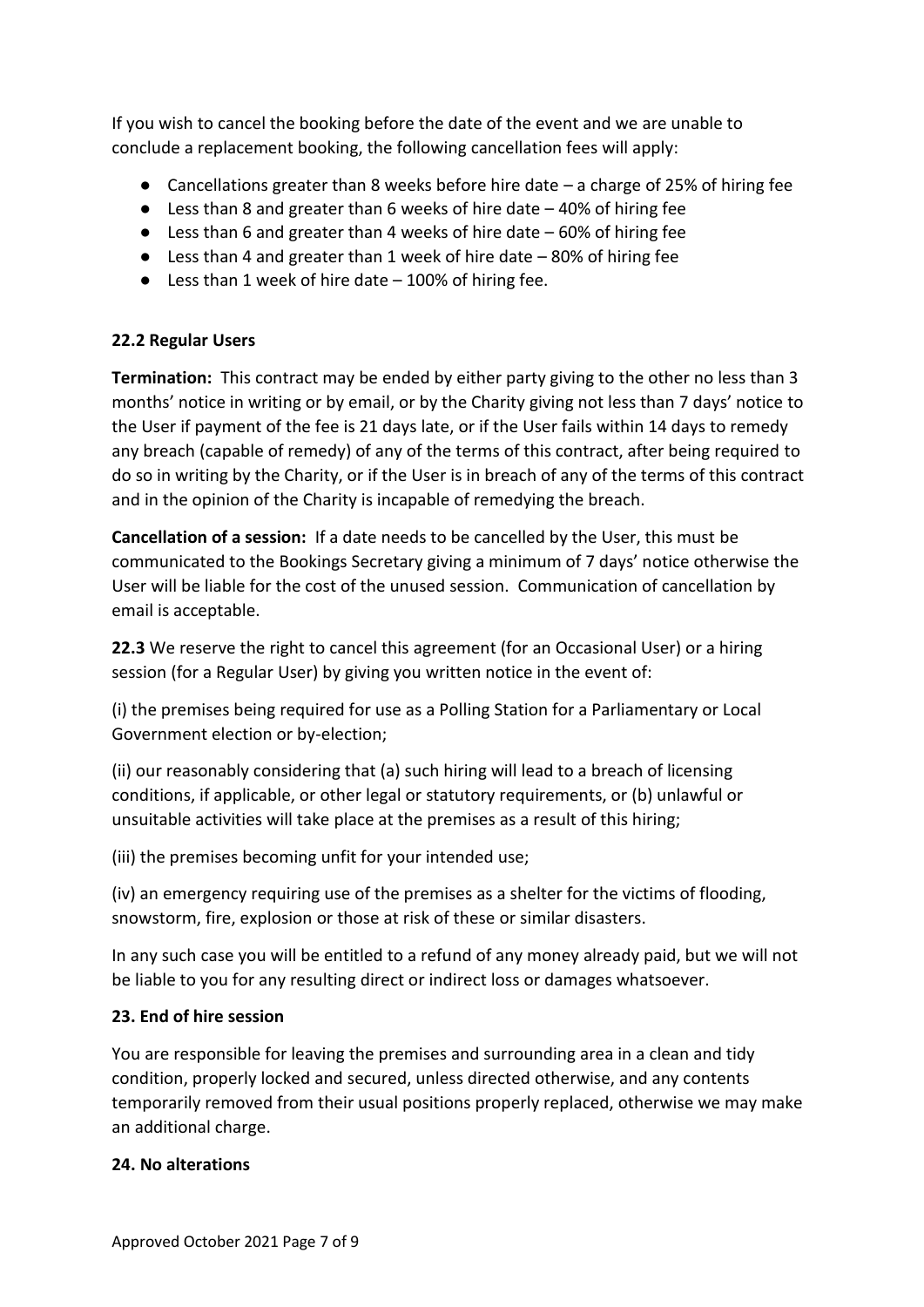You must not make any alterations or additions to the premises, nor install or attach any fixtures or placards, decorations or other articles in any way to any part of the premises without our prior written approval. In our discretion, any alteration, fixture or fitting or attachment which we have approved may remain in the premises at the end of the hiring. Such items will become our property unless you remove them and you must make good to our satisfaction any damage you cause to the premises by such removal.

## **25. No rights**

This document constitutes permission only to use the premises and confers no tenancy or other right of occupation on you.

## **Standard Conditions of Hire for WiFi Services**

## **1. WiFi Services**

When using the WiFi service you agree at all times to be bound by the following provisions:

(i) not to use the WiFi service for any for the following purposes:

(a) disseminating any unlawful, harassing, libellous, abusive, threatening, harmful, vulgar, obscene or otherwise objectionable material or otherwise breaching any laws;

(b) transmitting material that constitutes a criminal offence or encourages conduct that constitutes a criminal offence, results in civil liability or otherwise breaches any applicable laws, regulations or code of practice;

(c) interfering with any other persons use or enjoyment of the WiFi service; or

(d) making, transmitting or storing electronic copies of material protected by copyright without permission of the owner;

(ii) to keep any username, password, or any other information which forms part of the WiFi service security procedure confidential and not to disclose it to any third party.

# **2. Termination of the WiFi service**

We have the right to suspend or terminate our WiFi service immediately in the event that there is any breach of any of the provisions of these Standard Conditions including without limitation:

(i) if you use any equipment which is defective or illegal;

(ii) if you cause any technical or other problems to our WiFi service;

(iii) if, in our opinion, you are involved in fraudulent or unauthorised use of our WiFi service;

(iv) if you resell access to our WiFi service; or

(v) if you use our WiFi service in contravention of the terms of these Standard Conditions.